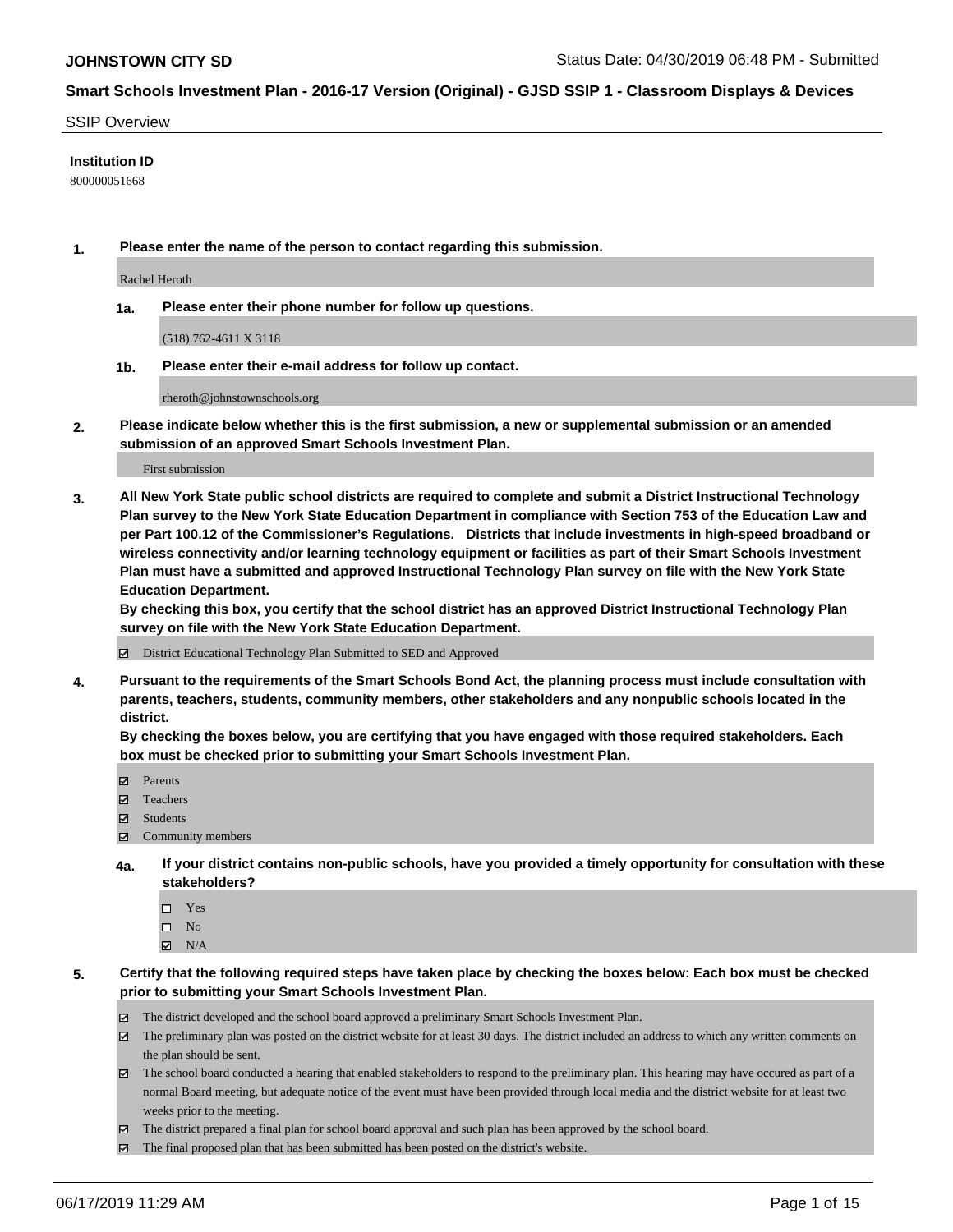SSIP Overview

**5a. Please upload the proposed Smart Schools Investment Plan (SSIP) that was posted on the district's website, along with any supporting materials. Note that this should be different than your recently submitted Educational Technology Survey. The Final SSIP, as approved by the School Board, should also be posted on the website and remain there during the course of the projects contained therein.**

GJSD Smart Schools Investment Plan August 2018.pdf

**5b. Enter the webpage address where the final Smart Schools Investment Plan is posted. The Plan should remain posted for the life of the included projects.**

https://www.johnstownschools.org/public-hearing-smart-schools-investment-plan-2018/

**6. Please enter an estimate of the total number of students and staff that will benefit from this Smart Schools Investment Plan based on the cumulative projects submitted to date.**

1,800

**7. An LEA/School District may partner with one or more other LEA/School Districts to form a consortium to pool Smart Schools Bond Act funds for a project that meets all other Smart School Bond Act requirements. Each school district participating in the consortium will need to file an approved Smart Schools Investment Plan for the project and submit a signed Memorandum of Understanding that sets forth the details of the consortium including the roles of each respective district.**

 $\Box$  The district plans to participate in a consortium to partner with other school district(s) to implement a Smart Schools project.

### **8. Please enter the name and 6-digit SED Code for each LEA/School District participating in the Consortium.**

| <b>Partner LEA/District</b> | <b>ISED BEDS Code</b> |
|-----------------------------|-----------------------|
| (No Response)               | (No Response)         |

#### **9. Please upload a signed Memorandum of Understanding with all of the participating Consortium partners.**

(No Response)

**10. Your district's Smart Schools Bond Act Allocation is:**

\$1,755,889

**11. Enter the budget sub-allocations by category that you are submitting for approval at this time. If you are not budgeting SSBA funds for a category, please enter 0 (zero.) If the value entered is \$0, you will not be required to complete that survey question.**

|                                       | Sub-<br><b>Allocations</b> |
|---------------------------------------|----------------------------|
| <b>School Connectivity</b>            | $\mathbf 0$                |
| Connectivity Projects for Communities | $\overline{0}$             |
| <b>Classroom Technology</b>           | 1,755,889                  |
| Pre-Kindergarten Classrooms           | 0                          |
| Replace Transportable Classrooms      | $\Omega$                   |
| High-Tech Security Features           | $\Omega$                   |
| Totals:                               | 1,755,889                  |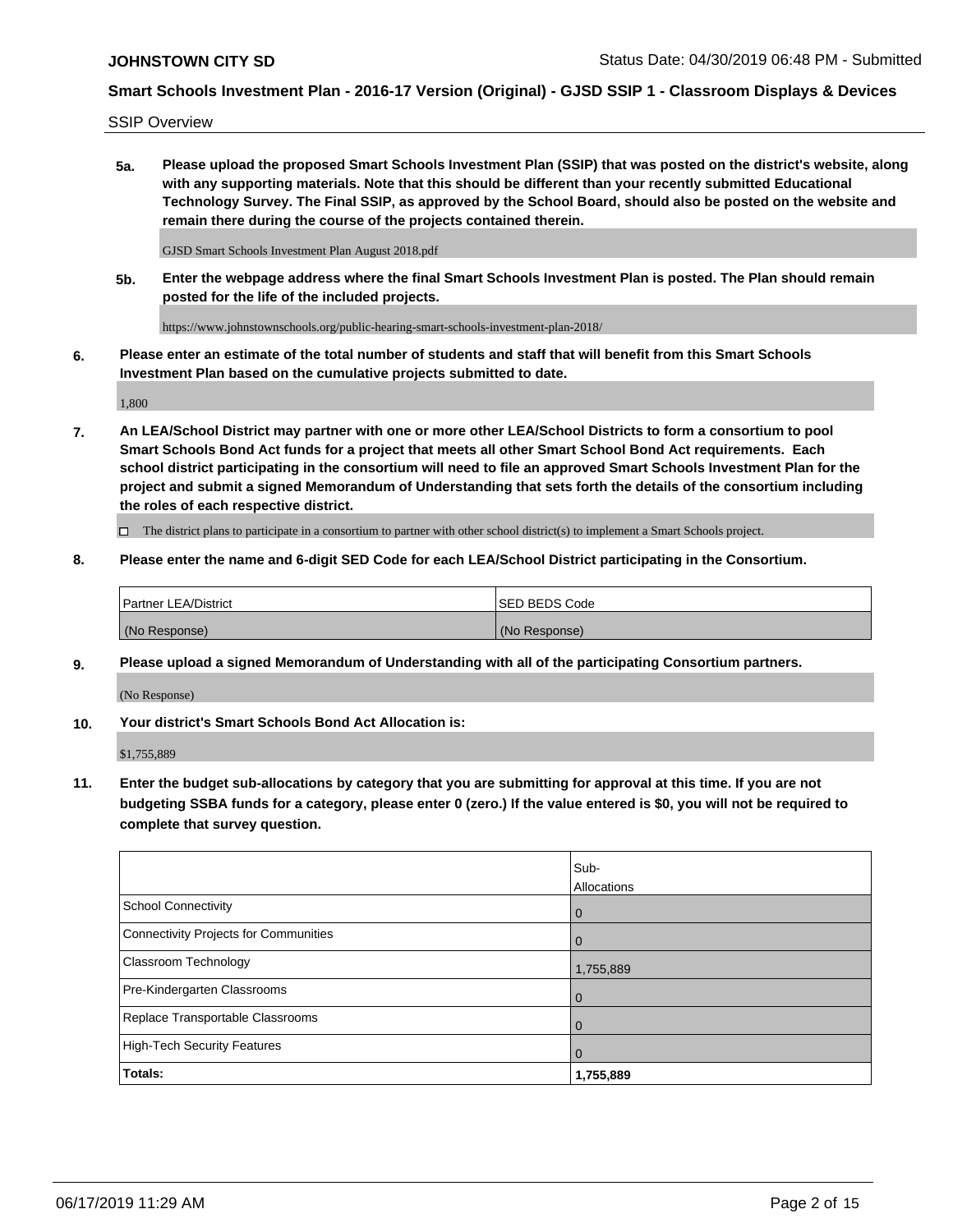School Connectivity

- **1. In order for students and faculty to receive the maximum benefit from the technology made available under the Smart Schools Bond Act, their school buildings must possess sufficient connectivity infrastructure to ensure that devices can be used during the school day. Smart Schools Investment Plans must demonstrate that:**
	- **• sufficient infrastructure that meets the Federal Communications Commission's 100 Mbps per 1,000 students standard currently exists in the buildings where new devices will be deployed, or**
	- **• is a planned use of a portion of Smart Schools Bond Act funds, or**
	- **• is under development through another funding source.**

**Smart Schools Bond Act funds used for technology infrastructure or classroom technology investments must increase the number of school buildings that meet or exceed the minimum speed standard of 100 Mbps per 1,000 students and staff within 12 months. This standard may be met on either a contracted 24/7 firm service or a "burstable" capability. If the standard is met under the burstable criteria, it must be:**

**1. Specifically codified in a service contract with a provider, and**

**2. Guaranteed to be available to all students and devices as needed, particularly during periods of high demand, such as computer-based testing (CBT) periods.**

**Please describe how your district already meets or is planning to meet this standard within 12 months of plan submission.**

(No Response)

**1a. If a district believes that it will be impossible to meet this standard within 12 months, it may apply for a waiver of this requirement, as described on the Smart Schools website. The waiver must be filed and approved by SED prior to submitting this survey.**

 $\Box$  By checking this box, you are certifying that the school district has an approved waiver of this requirement on file with the New York State Education Department.

#### **2. Connectivity Speed Calculator (Required)**

|                         | l Number of<br><b>Students</b> | Multiply by<br>100 Kbps | Divide by 1000 Current Speed<br>to Convert to<br>Required<br>l Speed in Mb | lin Mb           | Expected<br>Speed to be<br>Attained Within   Required<br>12 Months | <b>Expected Date</b><br>When<br>Speed Will be<br>Met |
|-------------------------|--------------------------------|-------------------------|----------------------------------------------------------------------------|------------------|--------------------------------------------------------------------|------------------------------------------------------|
| <b>Calculated Speed</b> | (No<br>Response)               | (No Response)           | (No<br>Response)                                                           | (No<br>Response) | (No<br>Response)                                                   | (No<br>Response)                                     |

**3. Describe how you intend to use Smart Schools Bond Act funds for high-speed broadband and/or wireless connectivity projects in school buildings.**

(No Response)

**4. Describe the linkage between the district's District Instructional Technology Plan and the proposed projects. (There should be a link between your response to this question and your response to Question 1 in Part E. Curriculum and Instruction "What are the district's plans to use digital connectivity and technology to improve teaching and learning?)**

(No Response)

**5. If the district wishes to have students and staff access the Internet from wireless devices within the school building, or in close proximity to it, it must first ensure that it has a robust Wi-Fi network in place that has sufficient bandwidth to meet user demand.**

**Please describe how you have quantified this demand and how you plan to meet this demand.**

(No Response)

**6. As indicated on Page 5 of the guidance, the Office of Facilities Planning will have to conduct a preliminary review**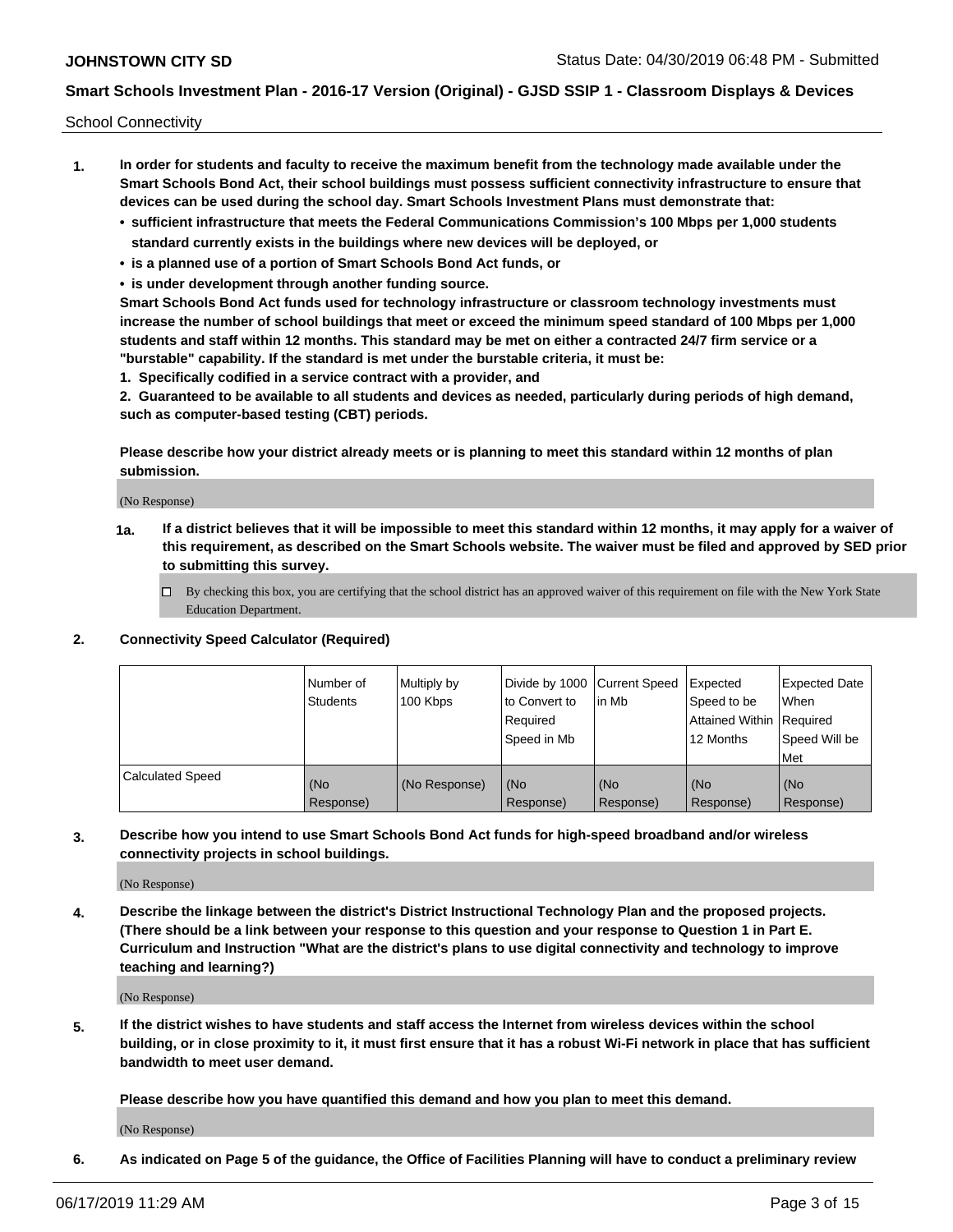School Connectivity

**of all capital projects, including connectivity projects.**

**Please indicate on a separate row each project number given to you by the Office of Facilities Planning.**

| Project Number |  |
|----------------|--|
|                |  |
| (No Response)  |  |
|                |  |

**7. Certain high-tech security and connectivity infrastructure projects may be eligible for an expedited review process as determined by the Office of Facilities Planning.**

**Was your project deemed eligible for streamlined review?**

(No Response)

**8. Include the name and license number of the architect or engineer of record.**

| Name          | License Number |
|---------------|----------------|
| (No Response) | (No Response)  |

**9. If you are submitting an allocation for School Connectivity complete this table. Note that the calculated Total at the bottom of the table must equal the Total allocation for this category that you entered in the SSIP Overview overall budget.** 

|                                            | Sub-              |
|--------------------------------------------|-------------------|
|                                            | <b>Allocation</b> |
| Network/Access Costs                       | (No Response)     |
| <b>Outside Plant Costs</b>                 | (No Response)     |
| School Internal Connections and Components | (No Response)     |
| <b>Professional Services</b>               | (No Response)     |
| Testing                                    | (No Response)     |
| <b>Other Upfront Costs</b>                 | (No Response)     |
| <b>Other Costs</b>                         | (No Response)     |
| Totals:                                    | 0                 |

**10. Please detail the type, quantity, per unit cost and total cost of the eligible items under each sub-category. This is especially important for any expenditures listed under the "Other" category. All expenditures must be eligible for tax-exempt financing to be reimbursed through the SSBA. Sufficient detail must be provided so that we can verify this is the case. If you have any questions, please contact us directly through smartschools@nysed.gov. NOTE: Wireless Access Points should be included in this category, not under Classroom Educational Technology, except those that will be loaned/purchased for nonpublic schools.**

| Select the allowable expenditure | Item to be purchased | Quantity      | Cost per Item | <b>Total Cost</b> |
|----------------------------------|----------------------|---------------|---------------|-------------------|
| type.                            |                      |               |               |                   |
| Repeat to add another item under |                      |               |               |                   |
| each type.                       |                      |               |               |                   |
| (No Response)                    | (No Response)        | (No Response) | (No Response) | (No Response)     |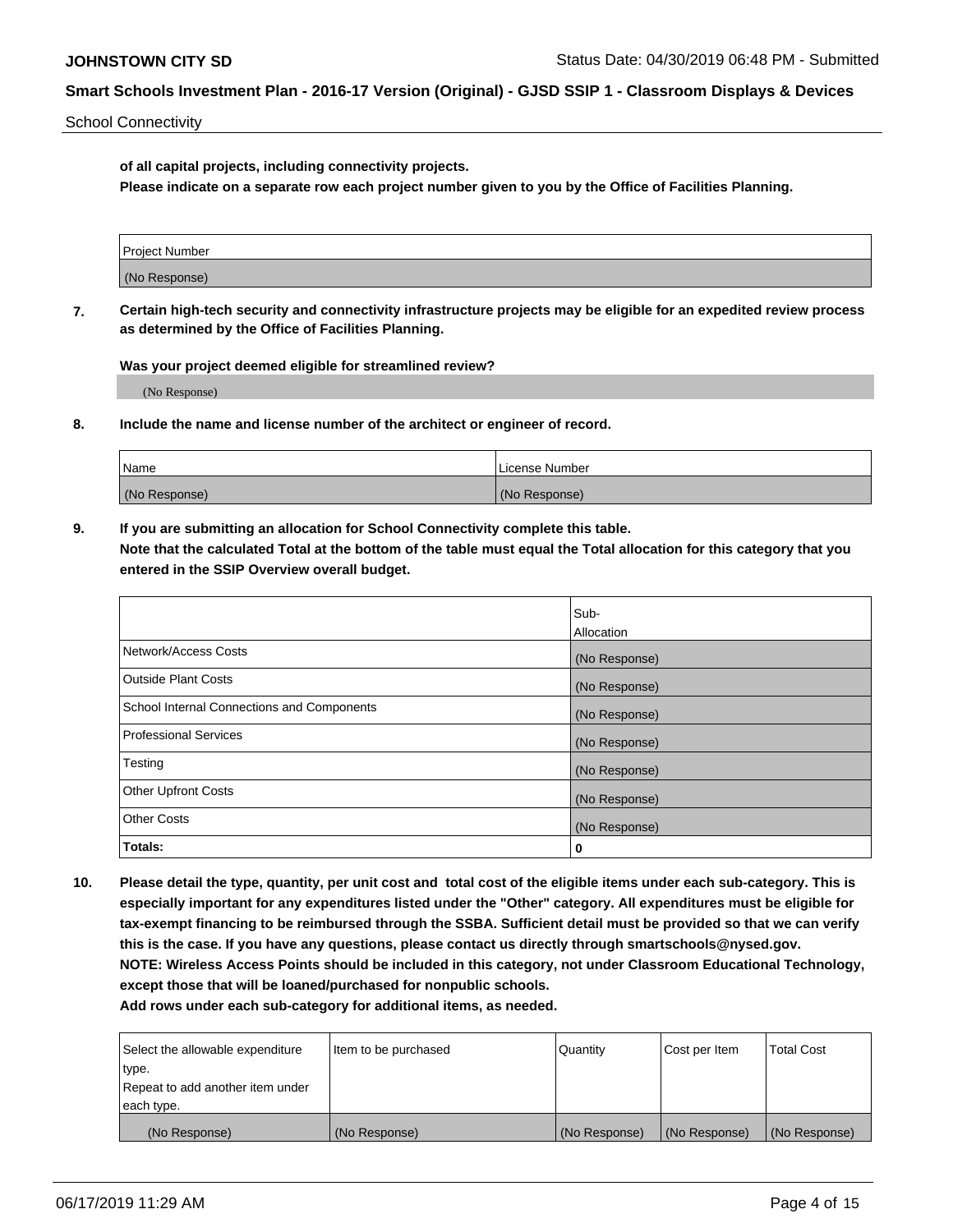Community Connectivity (Broadband and Wireless)

**1. Describe how you intend to use Smart Schools Bond Act funds for high-speed broadband and/or wireless connectivity projects in the community.**

(No Response)

**2. Please describe how the proposed project(s) will promote student achievement and increase student and/or staff access to the Internet in a manner that enhances student learning and/or instruction outside of the school day and/or school building.**

(No Response)

**3. Community connectivity projects must comply with all the necessary local building codes and regulations (building and related permits are not required prior to plan submission).**

 $\Box$  I certify that we will comply with all the necessary local building codes and regulations.

**4. Please describe the physical location of the proposed investment.**

(No Response)

**5. Please provide the initial list of partners participating in the Community Connectivity Broadband Project, along with their Federal Tax Identification (Employer Identification) number.**

| <b>Project Partners</b> | l Federal ID # |
|-------------------------|----------------|
| (No Response)           | (No Response)  |

**6. If you are submitting an allocation for Community Connectivity, complete this table.**

**Note that the calculated Total at the bottom of the table must equal the Total allocation for this category that you entered in the SSIP Overview overall budget.**

|                                    | Sub-Allocation |
|------------------------------------|----------------|
| Network/Access Costs               | (No Response)  |
| <b>Outside Plant Costs</b>         | (No Response)  |
| <b>Tower Costs</b>                 | (No Response)  |
| <b>Customer Premises Equipment</b> | (No Response)  |
| <b>Professional Services</b>       | (No Response)  |
| Testing                            | (No Response)  |
| <b>Other Upfront Costs</b>         | (No Response)  |
| <b>Other Costs</b>                 | (No Response)  |
| Totals:                            | 0              |

**7. Please detail the type, quantity, per unit cost and total cost of the eligible items under each sub-category. This is especially important for any expenditures listed under the "Other" category. All expenditures must be capital-bond eligible to be reimbursed through the SSBA. If you have any questions, please contact us directly through smartschools@nysed.gov.**

| Select the allowable expenditure | Item to be purchased | Quantity      | Cost per Item | <b>Total Cost</b> |
|----------------------------------|----------------------|---------------|---------------|-------------------|
| type.                            |                      |               |               |                   |
| Repeat to add another item under |                      |               |               |                   |
| each type.                       |                      |               |               |                   |
| (No Response)                    | (No Response)        | (No Response) | (No Response) | (No Response)     |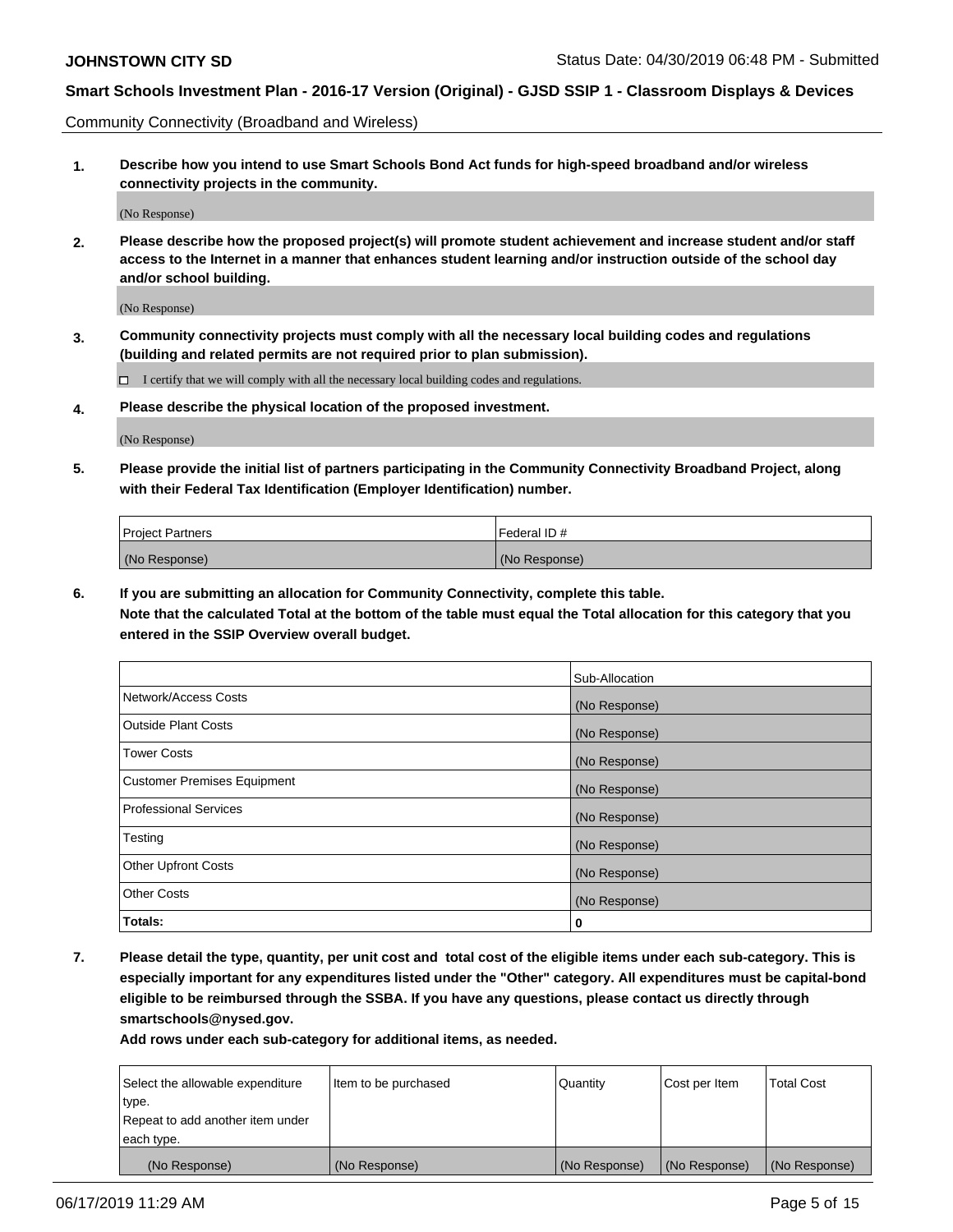### Classroom Learning Technology

**1. In order for students and faculty to receive the maximum benefit from the technology made available under the Smart Schools Bond Act, their school buildings must possess sufficient connectivity infrastructure to ensure that devices can be used during the school day. Smart Schools Investment Plans must demonstrate that sufficient infrastructure that meets the Federal Communications Commission's 100 Mbps per 1,000 students standard currently exists in the buildings where new devices will be deployed, or is a planned use of a portion of Smart Schools Bond Act funds, or is under development through another funding source. Smart Schools Bond Act funds used for technology infrastructure or classroom technology investments must increase the number of school buildings that meet or exceed the minimum speed standard of 100 Mbps per 1,000 students and staff within 12 months. This standard may be met on either a contracted 24/7 firm service or a "burstable" capability. If the standard is met under the burstable criteria, it must be:**

**1. Specifically codified in a service contract with a provider, and**

**2. Guaranteed to be available to all students and devices as needed, particularly during periods of high demand, such as computer-based testing (CBT) periods.**

**Please describe how your district already meets or is planning to meet this standard within 12 months of plan submission.**

The Greater Johnstown School District's current in-district enrollment is 1,664 students. Our contracted bandwidth is 300Mbps on a contracted service.

- **1a. If a district believes that it will be impossible to meet this standard within 12 months, it may apply for a waiver of this requirement, as described on the Smart Schools website. The waiver must be filed and approved by SED prior to submitting this survey.**
	- By checking this box, you are certifying that the school district has an approved waiver of this requirement on file with the New York State Education Department.

## **2. Connectivity Speed Calculator (Required)**

|                         | Number of       | Multiply by | Divide by 1000 Current Speed |        | Expected                 | <b>Expected Date</b> |
|-------------------------|-----------------|-------------|------------------------------|--------|--------------------------|----------------------|
|                         | <b>Students</b> | 100 Kbps    | to Convert to                | lin Mb | Speed to be              | When                 |
|                         |                 |             | Required                     |        | Attained Within Required |                      |
|                         |                 |             | Speed in Mb                  |        | 12 Months                | Speed Will be        |
|                         |                 |             |                              |        |                          | Met                  |
| <b>Calculated Speed</b> | 1.664           | 166.400     | 166.4                        | 300    | 300                      | Already met          |

**3. If the district wishes to have students and staff access the Internet from wireless devices within the school building, or in close proximity to it, it must first ensure that it has a robust Wi-Fi network in place that has sufficient bandwidth to meet user demand.**

**Please describe how you have quantified this demand and how you plan to meet this demand.**

The Greater Johnstown School District recently completed a wireless infrastructure project under a Capital Building Project. The infrastructure project addressed a new wireless controller, switching, fiber, cabling, and wireless access points in every classroom, common space, and office suite. Our bandwidth and utilization is closely monitored through routine reporting via our Internet service provider, as well as via internal monitoring systems on our wireless controller, web filter, and firewall.

**4. All New York State public school districts are required to complete and submit an Instructional Technology Plan survey to the New York State Education Department in compliance with Section 753 of the Education Law and per Part 100.12 of the Commissioner's Regulations.**

**Districts that include educational technology purchases as part of their Smart Schools Investment Plan must have a submitted and approved Instructional Technology Plan survey on file with the New York State Education Department.**

By checking this box, you are certifying that the school district has an approved Instructional Technology Plan survey on file with the New York State Education Department.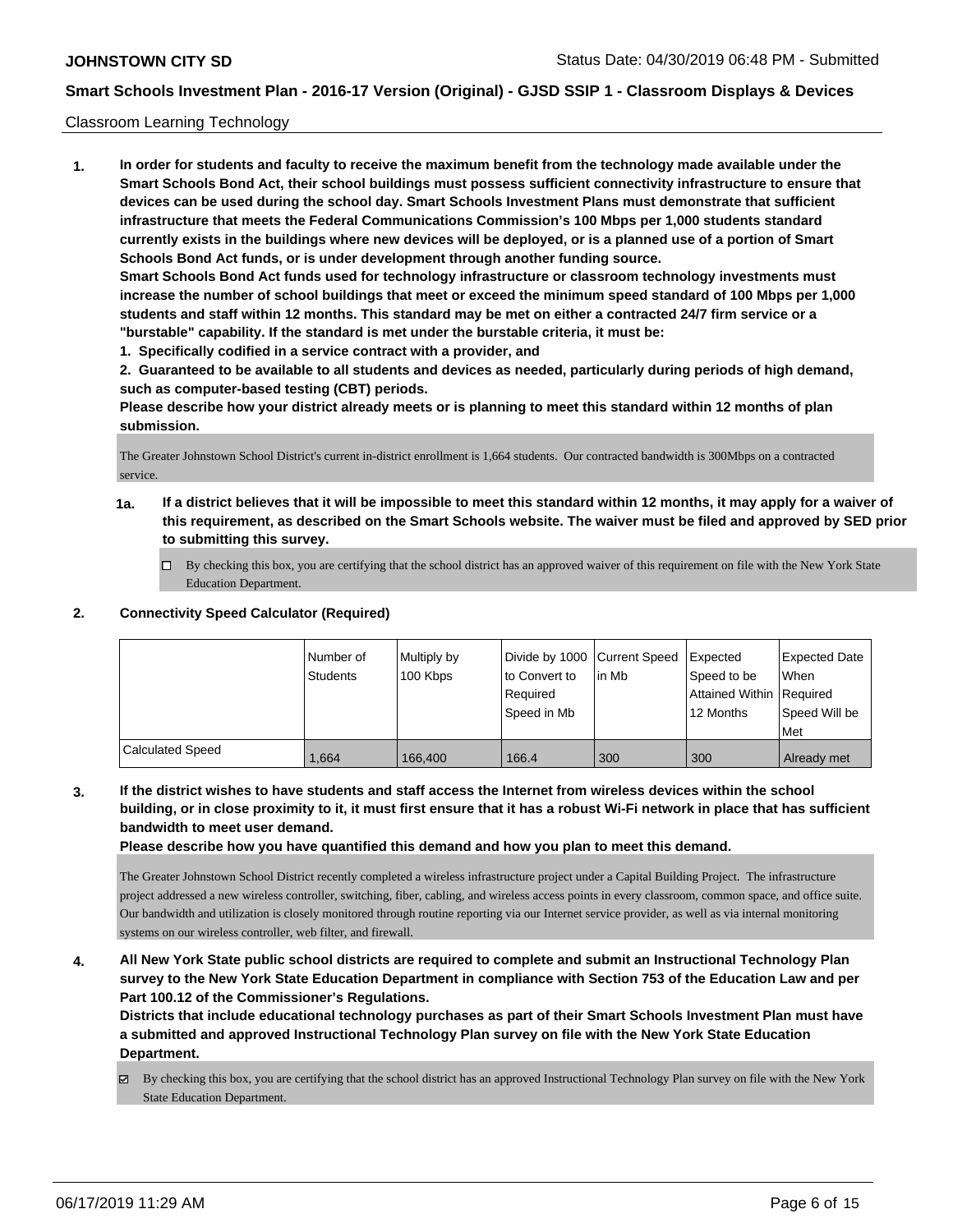### Classroom Learning Technology

## **5. Describe the devices you intend to purchase and their compatibility with existing or planned platforms or systems. Specifically address the adequacy of each facility's electrical, HVAC and other infrastructure necessary to install and support the operation of the planned technology.**

The district intends to use the Smart Schools Bond to purchase classroom technology, which will include interactive display technology and devices for student and staff use. The interactive displays will tie in to existing electrical outlets that are existing in classrooms, many of which have recently been addressed via a district-wide Capital project. In most instructional spaces, the interactive displays will replace projects on carts and will utilize the electrical outlets that are currently supporting the projectors. Classroom display technology will connect to the district's wireless network, which has recently been addressed via the capital project.

Similarly, devices for students and staff will utilize charging and storage solutions that will receive power through existing electrical infrastructure. These devices will also have wireless capabilities, and connect to the recently updated wireless network.

#### **6. Describe how the proposed technology purchases will:**

- **> enhance differentiated instruction;**
- **> expand student learning inside and outside the classroom;**
- **> benefit students with disabilities and English language learners; and**
- **> contribute to the reduction of other learning gaps that have been identified within the district.**

**The expectation is that districts will place a priority on addressing the needs of students who struggle to succeed in a rigorous curriculum. Responses in this section should specifically address this concern and align with the district's Instructional Technology Plan (in particular Question 2 of E. Curriculum and Instruction: "Does the district's instructional technology plan address the needs of students with disabilities to ensure equitable access to instruction, materials and assessments?" and Question 3 of the same section: "Does the district's instructional technology plan address the provision of assistive technology specifically for students with disabilities to ensure access to and participation in the general curriculum?"**

It is the District's Goal to purchase interactive display technology for every instructional space in the district, and meet the ratio of one device per student. Providing every student with access to a device will allow our educators to differentiate and personalize instruction to meet ALL students' needs, including students with disabilities and our growing population of English language learners. Interactive display technology supports modeling strategeis used by teachers, and demonstrative capabilities by students. Additionally, the district is implementing blended learning opportunities for students via platforms such as iReady Reading and Math diagnostic assessments and personalized digital learning pathways, Google Classroom, Schoology, SeeSaw, Accelerated Reader, Read 180, System 44, Castle Learning and DataMate. Each of these applications require students to have access to devices. Currently, classrooms are sharing devices, and in many cases students are sharing access to devices. This investment plan will allow us to provide a ratio of one device per student, so educators and students can access devices at all times in order to take full advantage of the differentiation and personalization that these software applications support.

This investment plan will not only allow us to make student devices a pillar of our classroom learning supplies, but also provide devices for students who do not have access at home, so they can access personalized learning platforms and complete projects outside of the classroom. Extended school day opportunities, accessibility to instructors and expanded, differentiated curriculum will now be available for all students any time of the day. Our students with disabilities have access to text-to-speech technology, and several of their IEPs and 504 plans require that they have access to devices at school and at home in order to access this technology. While we are currently providing devices and this software to these students, many of these devices are aging and will be in need of replacement. This investment plan will allow us to get a start on a sustainable replacement plan that can begin with this funding and be sustained through other aided procurement methods such as NERIC's Model Schools hardware purchasing. Through the use of the devices proposed in this plan, text to speech, video and word processing requirements will now be integrated on a single device.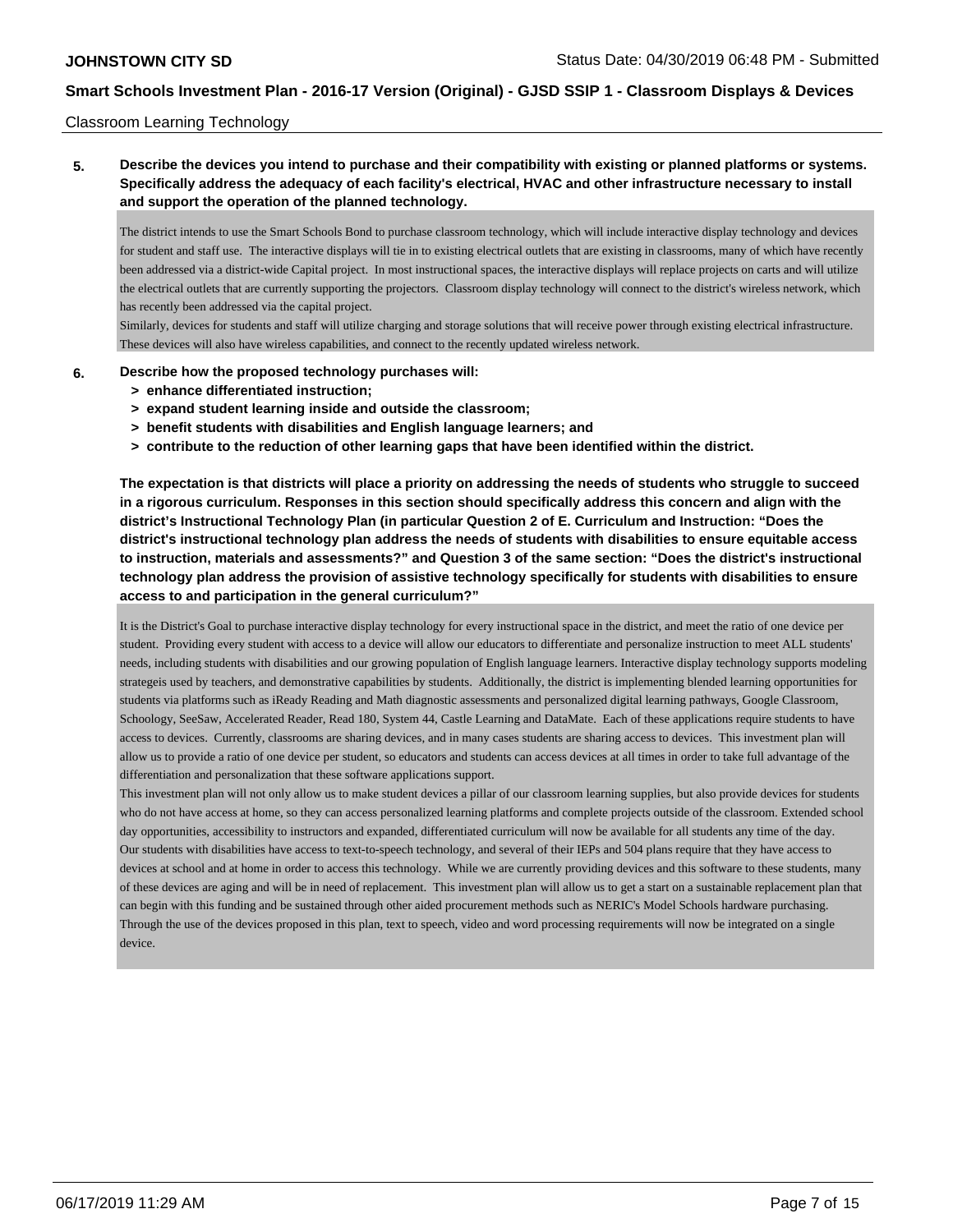#### Classroom Learning Technology

## **7. Where appropriate, describe how the proposed technology purchases will enhance ongoing communication with parents and other stakeholders and help the district facilitate technology-based regional partnerships, including distance learning and other efforts.**

The District has already begun the process of migrating its learning experiences to a digital platform. Teachers use online platforms such as Google Classroom, Schoology, iReady, SeeSaw, SchoolTool parent portal, and social media to reach learners and families, while extending the classroom and learning experiences across traditional boundaries. Additionally, the Johnstown School District will be particpating in the Hamilton Fulton Montgomery BOCES distance learning program; a regional partnership that shares teachers and students across three counties and 14 districts. Currently, Johnstown teachers utilize projectors on carts in classrooms, which are limit the functionality of classroom spaces, are not interactive, and are now aged and limited in their capacity to continue to support the needs of 21st century learning. The proposed purchase of interactive digital displays will directly support this partnership and our ability to participate as both instructional providers and participants. These modern interactive displays provide hardware and software that will allow teachers and students to wirelessly interact with the displays, access applications through the display, and provide distance learning experiences by allowing teachers to present and capture their lessons by utilizing screen or video capture and uploading them to web-based platforms where they can be accessed by students and parents anywhere. The devices that will be provided to students, along with the use of Google Apps for Education and other web-based applications, will allow students and families to access coursework and monitor their progress from anywhere with an Internet connection. In additional to our Parent Portal (mentioned above), these

**8. Describe the district's plan to provide professional development to ensure that administrators, teachers and staff can employ the technology purchased to enhance instruction successfully.**

**Note: This response should be aligned and expanded upon in accordance with your district's response to Question 1 of F. Professional Development of your Instructional Technology Plan: "Please provide a summary of professional development offered to teachers and staff, for the time period covered by this plan, to support technology to enhance teaching and learning. Please include topics, audience and method of delivery within your summary."**

Professional Development will be provided to teachers through a tiered model of support:

technologies will assist to bridge the home to school technology access gap that exist for students.

- Vendor support and training will be included in the purchase of classroom displays. This includes on-site training as well as resources and support available online.
- The District Director of Technology will provide trainings and support to educators through on-site group trainings, online training courses and video tutorials, one-on-one support sessions for teachers, and classroom visits for real-time instructional support.
- Each school building has a technology coach who will be trained as trainers on the new technology, and will turn-key this training at faculty meetings as well as through individual coaching with colleagues.
- The district's student help desk will be trained as super users of the devices and supporting software, to provide training and support to their peers and teachers in real-time.

Topics of Training will include:

- How to utilize the interactive displays
- Google Apps for Education (Classroom, Drive, Sites, Expeditions, etc.)
- The SAMR Model of Technology Integration
- Software applications to support learning, including but not limited to: ClassFlow, Google Play Store, WeVideo, SoundTrap, Explain Everything.
- Content-specific software training, including: iReady, Computer-based testing applications, DataMate, Castle Learning
- **9. Districts must contact the SUNY/CUNY teacher preparation program that supplies the largest number of the district's new teachers to request advice on innovative uses and best practices at the intersection of pedagogy and educational technology.**
	- $\boxtimes$  By checking this box, you certify that you have contacted the SUNY/CUNY teacher preparation program that supplies the largest number of your new teachers to request advice on these issues.

#### **9a. Please enter the name of the SUNY or CUNY Institution that you contacted.**

SUNY Albany

**9b. Enter the primary Institution phone number.**

518-442-4988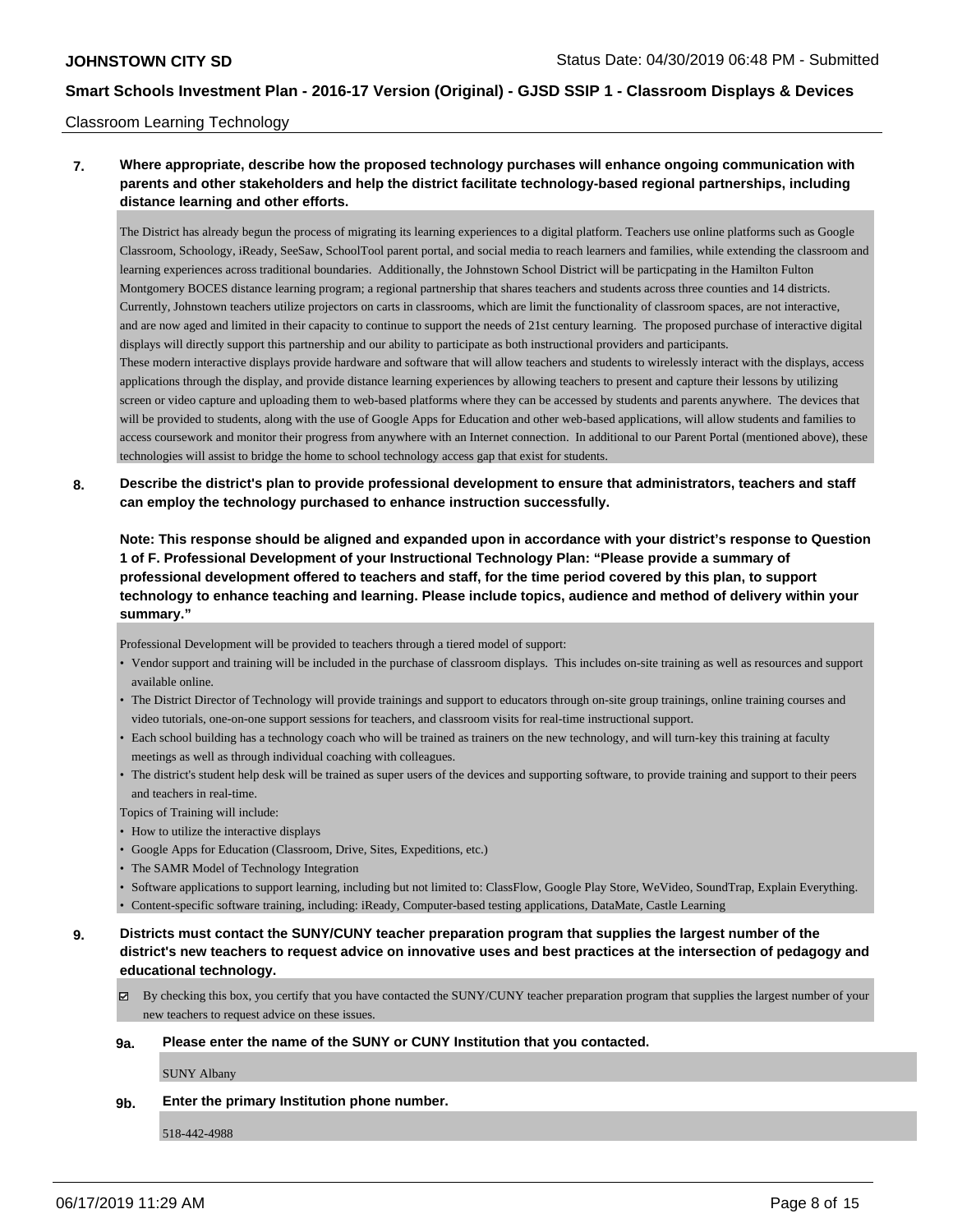Classroom Learning Technology

**9c. Enter the name of the contact person with whom you consulted and/or will be collaborating with on innovative uses of technology and best practices.**

Dr. Robert Bangert-Drowns

**10. A district whose Smart Schools Investment Plan proposes the purchase of technology devices and other hardware must account for nonpublic schools in the district.**

#### **Are there nonpublic schools within your school district?**

| Г<br>- |
|--------|
|        |

 $\boxtimes$  No

**11. Nonpublic Classroom Technology Loan Calculator**

**The Smart Schools Bond Act provides that any Classroom Learning Technology purchases made using Smart Schools funds shall be lent, upon request, to nonpublic schools in the district. However, no school district shall be required to loan technology in amounts greater than the total obtained and spent on technology pursuant to the Smart Schools Bond Act and the value of such loan may not exceed the total of \$250 multiplied by the nonpublic school enrollment in the base year at the time of enactment.**

**See:**

**http://www.p12.nysed.gov/mgtserv/smart\_schools/docs/Smart\_Schools\_Bond\_Act\_Guidance\_04.27.15\_Final.pdf.**

|                                       | 1. Classroom<br>Technology<br>Sub-allocation | 2. Public<br>Enrollment<br>(2014-15) | 3. Nonpublic<br>Enrollment<br>(2014-15) | 14. Sum of<br>Public and<br>l Nonpublic<br>Enrollment | l 5. Total Per<br>Pupil Sub-<br>allocation | 6. Total<br>Nonpublic Loan  <br>Amount                                                        |
|---------------------------------------|----------------------------------------------|--------------------------------------|-----------------------------------------|-------------------------------------------------------|--------------------------------------------|-----------------------------------------------------------------------------------------------|
| Calculated Nonpublic Loan<br>l Amount |                                              |                                      |                                         |                                                       |                                            | (No Response)   (No Response)   (No Response)   (No Response)   (No Response)   (No Response) |

**12. To ensure the sustainability of technology purchases made with Smart Schools funds, districts must demonstrate a long-term plan to maintain and replace technology purchases supported by Smart Schools Bond Act funds. This sustainability plan shall demonstrate a district's capacity to support recurring costs of use that are ineligible for Smart Schools Bond Act funding such as device maintenance, technical support, Internet and wireless fees, maintenance of hotspots, staff professional development, building maintenance and the replacement of incidental items. Further, such a sustainability plan shall include a long-term plan for the replacement of purchased devices and equipment at the end of their useful life with other funding sources.**

By checking this box, you certify that the district has a sustainability plan as described above.

**13. Districts must ensure that devices purchased with Smart Schools Bond funds will be distributed, prepared for use, maintained and supported appropriately. Districts must maintain detailed device inventories in accordance with generally accepted accounting principles.**

By checking this box, you certify that the district has a distribution and inventory management plan and system in place.

**14. If you are submitting an allocation for Classroom Learning Technology complete this table. Note that the calculated Total at the bottom of the table must equal the Total allocation for this category that you**

**entered in the SSIP Overview overall budget.**

|                          | Sub-Allocation |
|--------------------------|----------------|
| Interactive Whiteboards  | 944,000        |
| <b>Computer Servers</b>  | $\overline{0}$ |
| <b>Desktop Computers</b> | 0              |
| <b>Laptop Computers</b>  | 786,889        |
| <b>Tablet Computers</b>  | (No Response)  |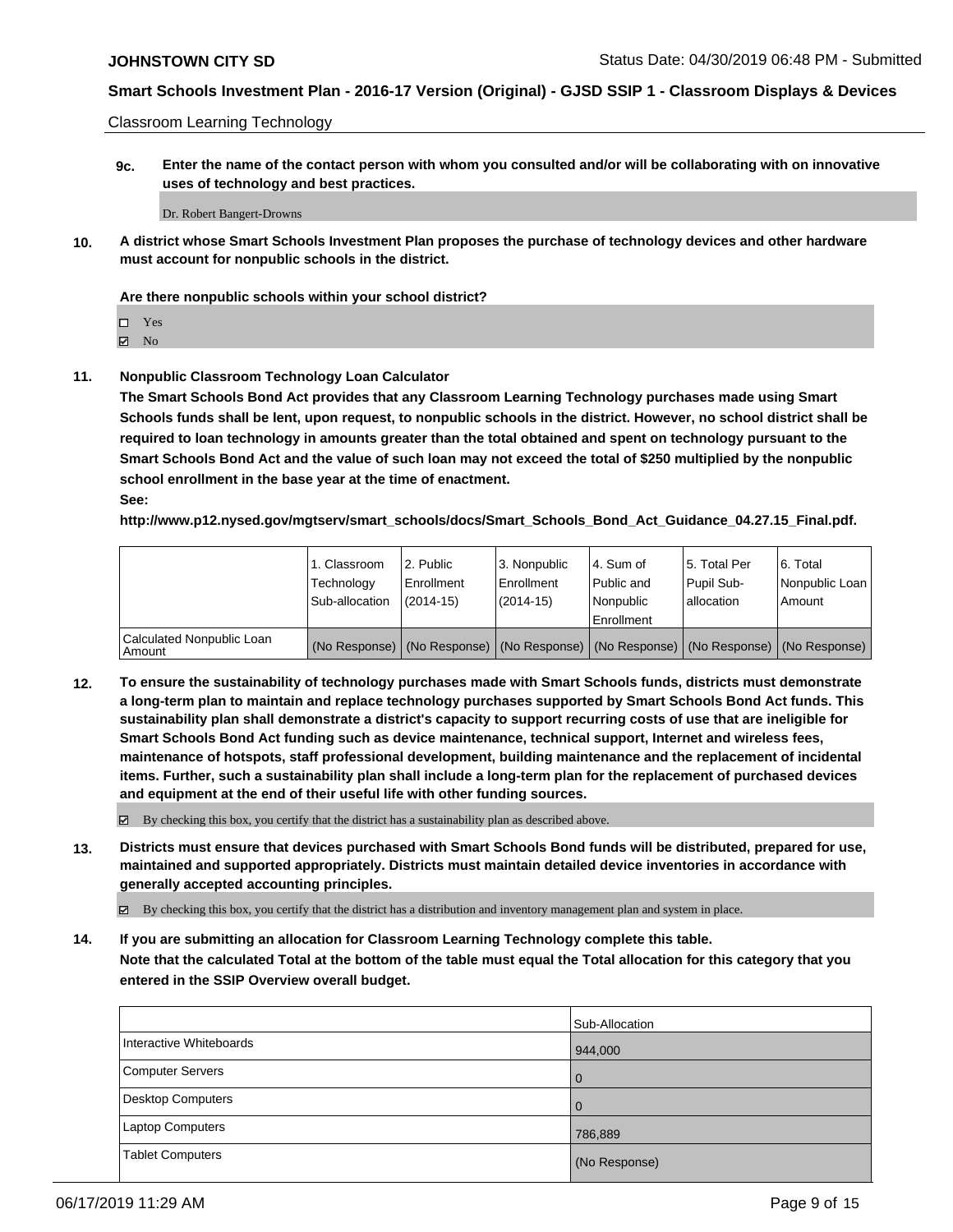Classroom Learning Technology

|                    | Sub-Allocation |
|--------------------|----------------|
| <b>Other Costs</b> | 25,000         |
| Totals:            | 1,755,889      |

**15. Please detail the type, quantity, per unit cost and total cost of the eligible items under each sub-category. This is especially important for any expenditures listed under the "Other" category. All expenditures must be capital-bond eligible to be reimbursed through the SSBA. If you have any questions, please contact us directly through smartschools@nysed.gov.**

**Please specify in the "Item to be Purchased" field which specific expenditures and items are planned to meet the district's nonpublic loan requirement, if applicable.**

**NOTE: Wireless Access Points that will be loaned/purchased for nonpublic schools should ONLY be included in this category, not under School Connectivity, where public school districts would list them.**

| Select the allowable expenditure<br>type.<br>Repeat to add another item under<br>each type. | I Item to be Purchased                           | Quantity       | Cost per Item | <b>Total Cost</b> |
|---------------------------------------------------------------------------------------------|--------------------------------------------------|----------------|---------------|-------------------|
| Interactive Whiteboards                                                                     | Display Technology for classrooms                | 149            | 6.000         | 894,000           |
| Interactive Whiteboards                                                                     | Projectors for auditoriums/large group<br>spaces | $\overline{2}$ | 25,000        | 50,000            |
| <b>Laptop Computers</b>                                                                     | Laptop devices                                   | 1,830          | 430           | 786,889           |
| <b>Other Costs</b>                                                                          | Device Storage/Charging Solutions                | 25             | 1.000         | 25,000            |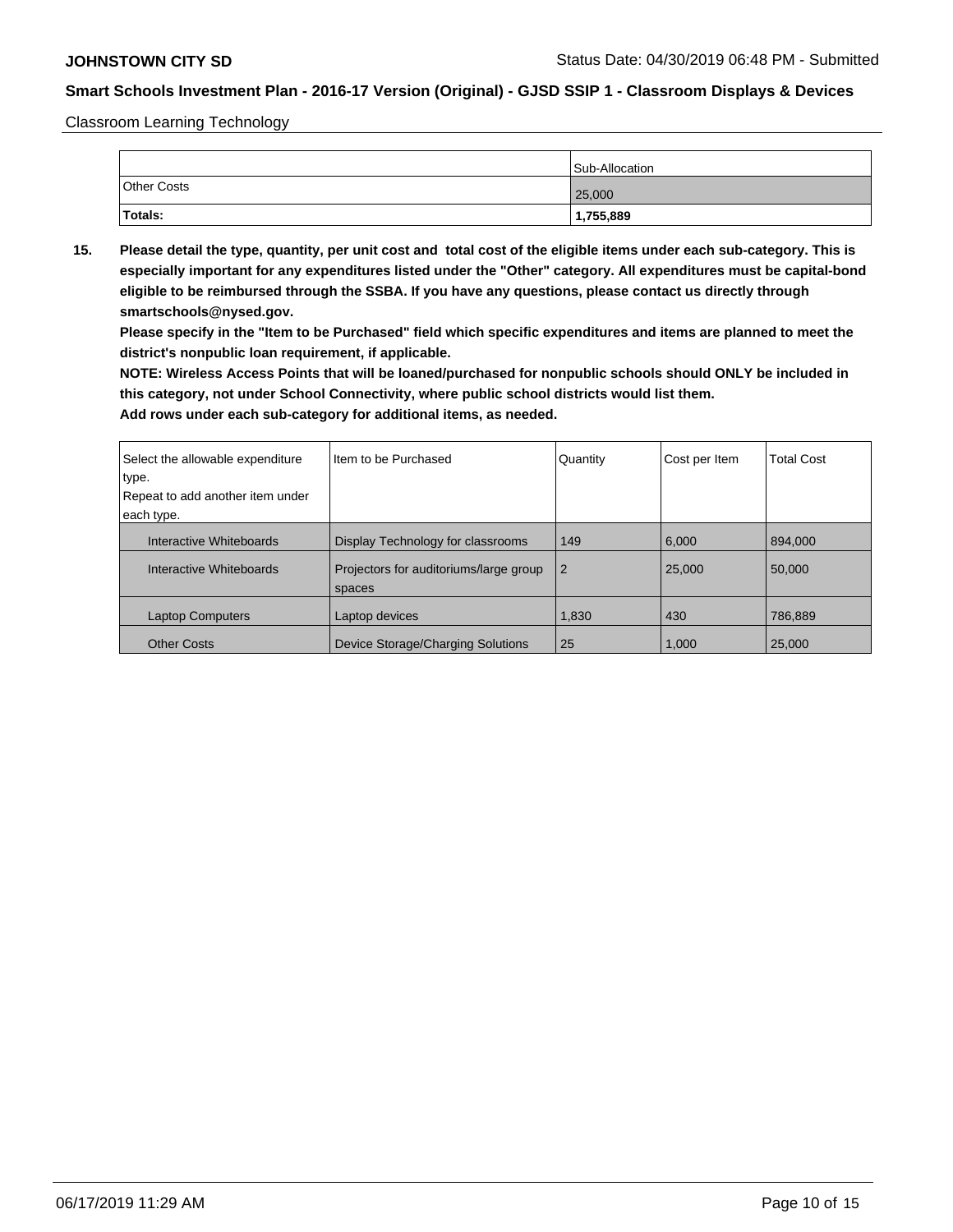#### Pre-Kindergarten Classrooms

**1. Provide information regarding how and where the district is currently serving pre-kindergarten students and justify the need for additional space with enrollment projections over 3 years.**

(No Response)

- **2. Describe the district's plan to construct, enhance or modernize education facilities to accommodate prekindergarten programs. Such plans must include:**
	- **Specific descriptions of what the district intends to do to each space;**
	- **An affirmation that pre-kindergarten classrooms will contain a minimum of 900 square feet per classroom;**
	- **The number of classrooms involved;**
	- **The approximate construction costs per classroom; and**
	- **Confirmation that the space is district-owned or has a long-term lease that exceeds the probable useful life of the improvements.**

(No Response)

**3. Smart Schools Bond Act funds may only be used for capital construction costs. Describe the type and amount of additional funds that will be required to support ineligible ongoing costs (e.g. instruction, supplies) associated with any additional pre-kindergarten classrooms that the district plans to add.**

(No Response)

**4. All plans and specifications for the erection, repair, enlargement or remodeling of school buildings in any public school district in the State must be reviewed and approved by the Commissioner. Districts that plan capital projects using their Smart Schools Bond Act funds will undergo a Preliminary Review Process by the Office of Facilities Planning.**

**Please indicate on a separate row each project number given to you by the Office of Facilities Planning.**

| Project Number |  |
|----------------|--|
| (No Response)  |  |
|                |  |

**5. If you have made an allocation for Pre-Kindergarten Classrooms, complete this table.**

**Note that the calculated Total at the bottom of the table must equal the Total allocation for this category that you entered in the SSIP Overview overall budget.**

|                                          | Sub-Allocation |
|------------------------------------------|----------------|
| Construct Pre-K Classrooms               | (No Response)  |
| Enhance/Modernize Educational Facilities | (No Response)  |
| <b>Other Costs</b>                       | (No Response)  |
| Totals:                                  | 0              |

**6. Please detail the type, quantity, per unit cost and total cost of the eligible items under each sub-category. This is especially important for any expenditures listed under the "Other" category. All expenditures must be capital-bond eligible to be reimbursed through the SSBA. If you have any questions, please contact us directly through smartschools@nysed.gov.**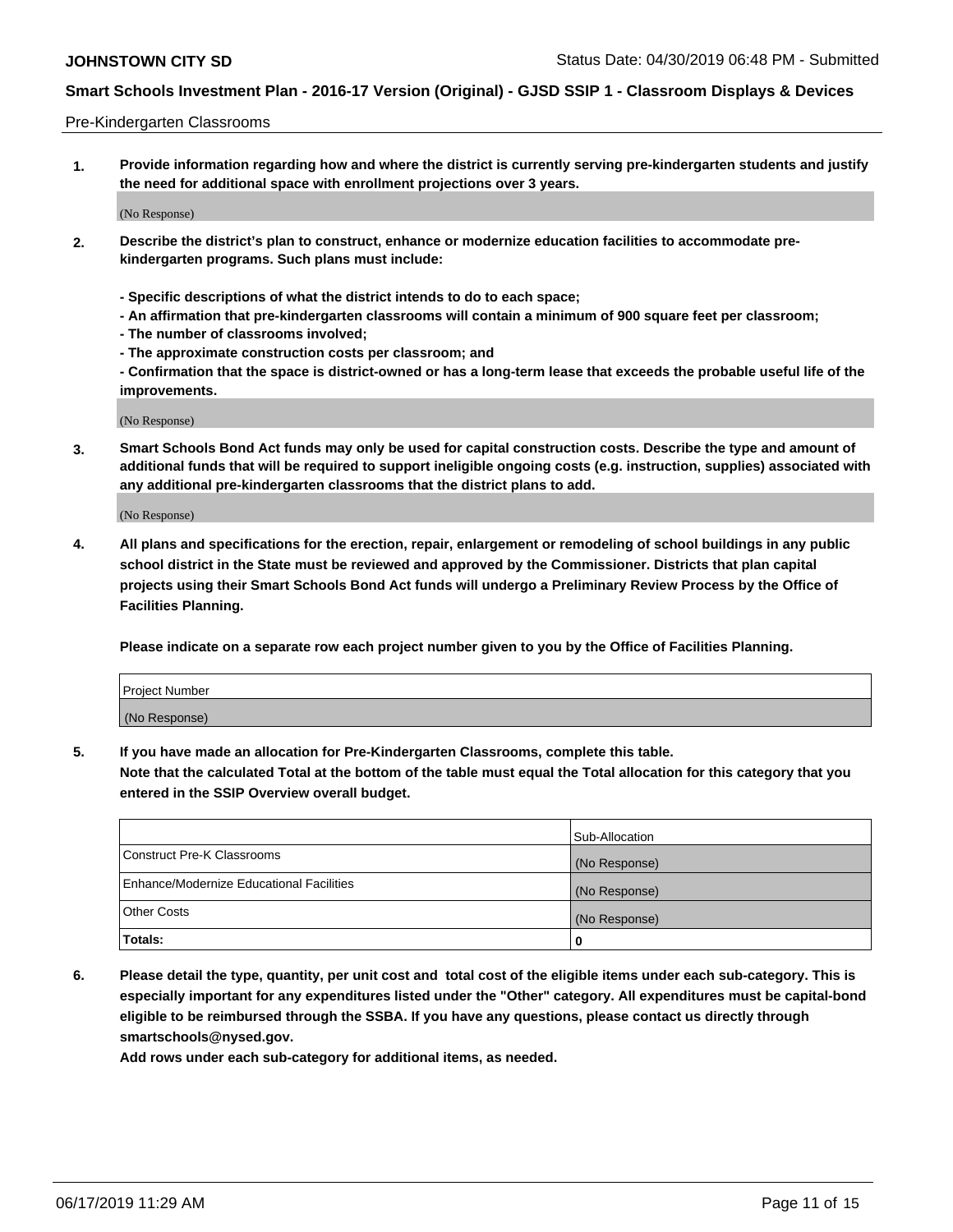Pre-Kindergarten Classrooms

| Select the allowable expenditure<br>type.      | Item to be purchased | Quantity      | Cost per Item | <b>Total Cost</b> |
|------------------------------------------------|----------------------|---------------|---------------|-------------------|
| Repeat to add another item under<br>each type. |                      |               |               |                   |
| (No Response)                                  | (No Response)        | (No Response) | (No Response) | (No Response)     |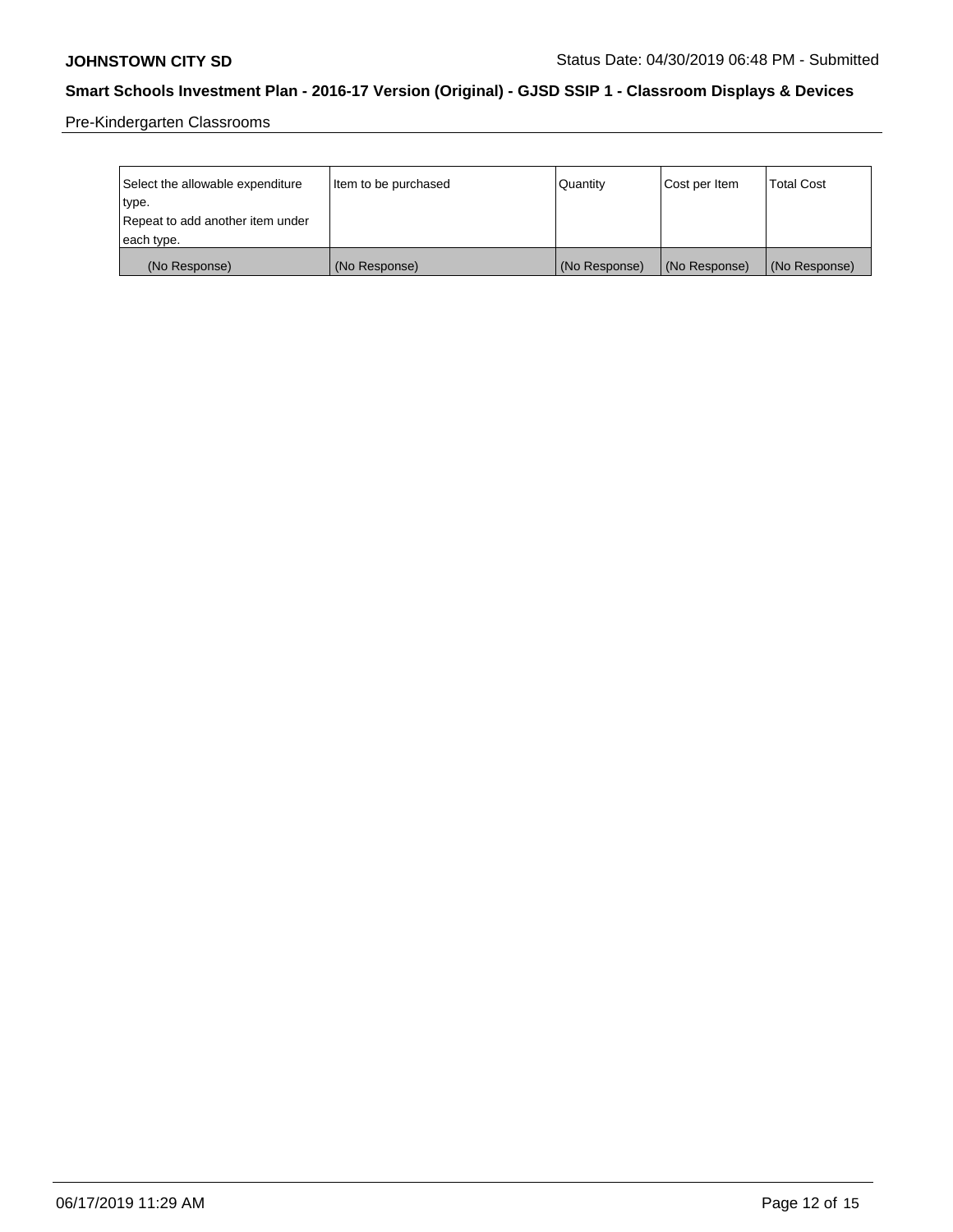Replace Transportable Classrooms

**1. Describe the district's plan to construct, enhance or modernize education facilities to provide high-quality instructional space by replacing transportable classrooms.**

(No Response)

**2. All plans and specifications for the erection, repair, enlargement or remodeling of school buildings in any public school district in the State must be reviewed and approved by the Commissioner. Districts that plan capital projects using their Smart Schools Bond Act funds will undergo a Preliminary Review Process by the Office of Facilities Planning.**

**Please indicate on a separate row each project number given to you by the Office of Facilities Planning.**

| Project Number |  |
|----------------|--|
|                |  |
|                |  |
|                |  |
|                |  |
| (No Response)  |  |
|                |  |
|                |  |
|                |  |

**3. For large projects that seek to blend Smart Schools Bond Act dollars with other funds, please note that Smart Schools Bond Act funds can be allocated on a pro rata basis depending on the number of new classrooms built that directly replace transportable classroom units.**

**If a district seeks to blend Smart Schools Bond Act dollars with other funds describe below what other funds are being used and what portion of the money will be Smart Schools Bond Act funds.**

(No Response)

**4. If you have made an allocation for Replace Transportable Classrooms, complete this table. Note that the calculated Total at the bottom of the table must equal the Total allocation for this category that you entered in the SSIP Overview overall budget.**

|                                                | Sub-Allocation |
|------------------------------------------------|----------------|
| Construct New Instructional Space              | (No Response)  |
| Enhance/Modernize Existing Instructional Space | (No Response)  |
| <b>Other Costs</b>                             | (No Response)  |
| Totals:                                        | 0              |

**5. Please detail the type, quantity, per unit cost and total cost of the eligible items under each sub-category. This is especially important for any expenditures listed under the "Other" category. All expenditures must be capital-bond eligible to be reimbursed through the SSBA. If you have any questions, please contact us directly through smartschools@nysed.gov.**

| Select the allowable expenditure | Item to be purchased | l Quantitv    | Cost per Item | <b>Total Cost</b> |
|----------------------------------|----------------------|---------------|---------------|-------------------|
| type.                            |                      |               |               |                   |
| Repeat to add another item under |                      |               |               |                   |
| each type.                       |                      |               |               |                   |
| (No Response)                    | (No Response)        | (No Response) | (No Response) | (No Response)     |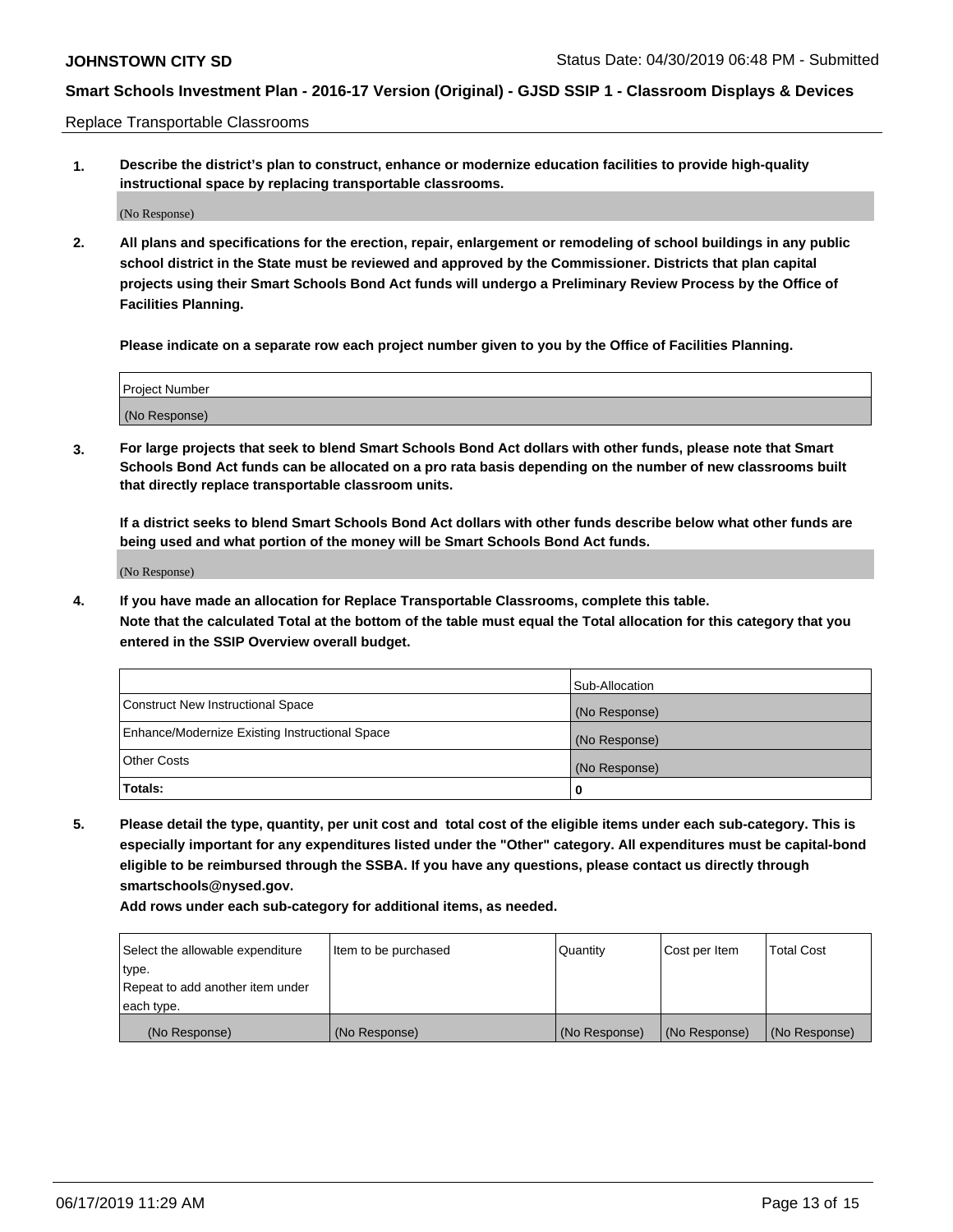High-Tech Security Features

**1. Describe how you intend to use Smart Schools Bond Act funds to install high-tech security features in school buildings and on school campuses.**

(No Response)

**2. All plans and specifications for the erection, repair, enlargement or remodeling of school buildings in any public school district in the State must be reviewed and approved by the Commissioner. Districts that plan capital projects using their Smart Schools Bond Act funds will undergo a Preliminary Review Process by the Office of Facilities Planning.** 

**Please indicate on a separate row each project number given to you by the Office of Facilities Planning.**

| <b>Project Number</b> |  |
|-----------------------|--|
| (No Response)         |  |

- **3. Was your project deemed eligible for streamlined Review?**
	- Yes
	- $\square$  No
- **4. Include the name and license number of the architect or engineer of record.**

| <b>Name</b>   | License Number |
|---------------|----------------|
| (No Response) | (No Response)  |

**5. If you have made an allocation for High-Tech Security Features, complete this table.**

**Note that the calculated Total at the bottom of the table must equal the Total allocation for this category that you entered in the SSIP Overview overall budget.**

|                                                      | Sub-Allocation |
|------------------------------------------------------|----------------|
| Capital-Intensive Security Project (Standard Review) | (No Response)  |
| <b>Electronic Security System</b>                    | (No Response)  |
| <b>Entry Control System</b>                          | (No Response)  |
| Approved Door Hardening Project                      | (No Response)  |
| <b>Other Costs</b>                                   | (No Response)  |
| Totals:                                              | 0              |

**6. Please detail the type, quantity, per unit cost and total cost of the eligible items under each sub-category. This is especially important for any expenditures listed under the "Other" category. All expenditures must be capital-bond eligible to be reimbursed through the SSBA. If you have any questions, please contact us directly through smartschools@nysed.gov.**

| Select the allowable expenditure | Item to be purchased | <b>Quantity</b> | Cost per Item | Total Cost    |
|----------------------------------|----------------------|-----------------|---------------|---------------|
| type.                            |                      |                 |               |               |
| Repeat to add another item under |                      |                 |               |               |
| each type.                       |                      |                 |               |               |
| (No Response)                    | (No Response)        | (No Response)   | (No Response) | (No Response) |